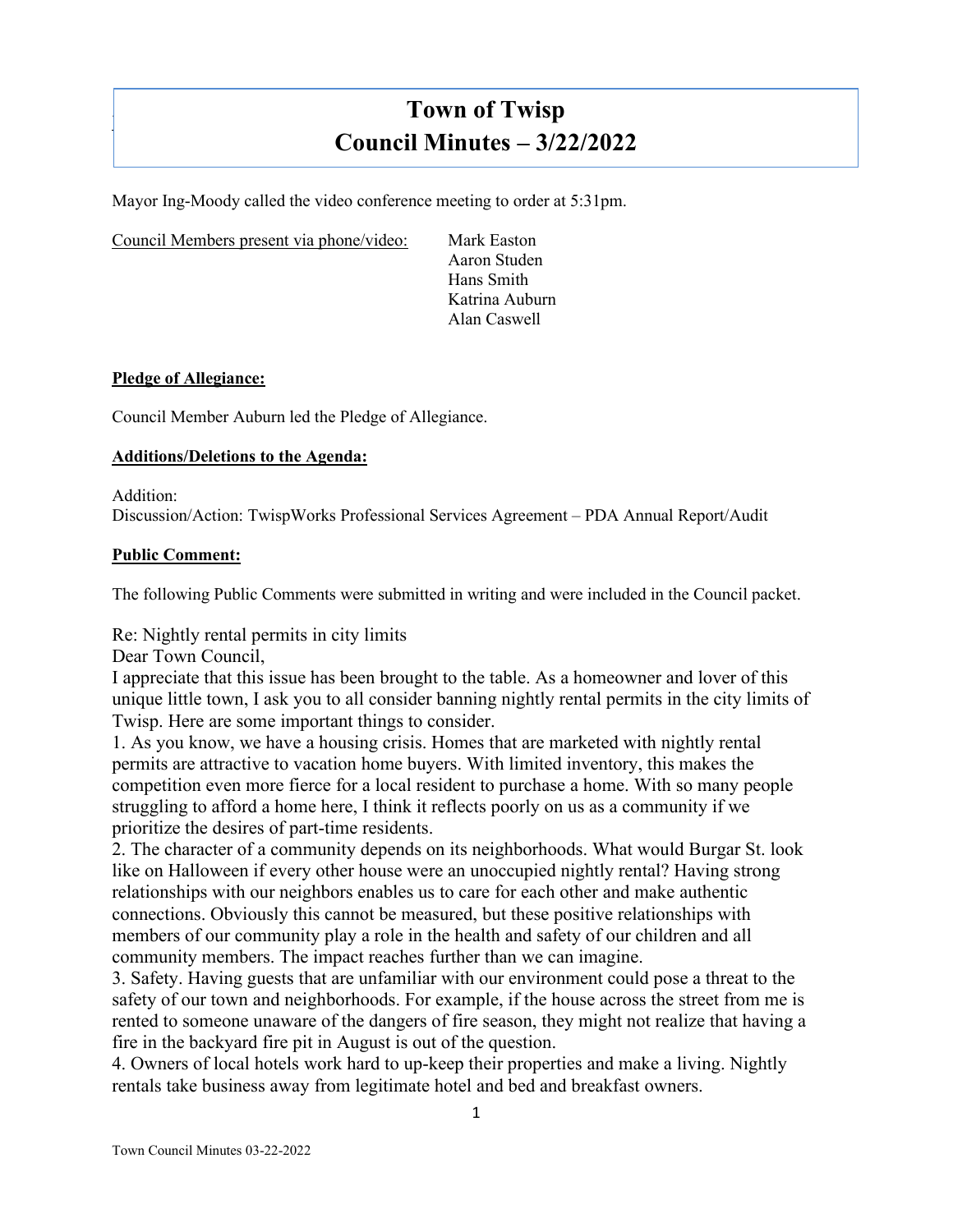5. The popularity of Twisp in years to come should not be underestimated. We must be proactive to avoid situations like that of Chelan, where residents are fed up with the many problems that nightly rentals can bring. With the popularity of tourism in the valley continuing to increase and no available accommodations up valley at times, there is no reason to think this will not increasingly become a problem.

Finally, I would like to clarify that I do support nightly rental permits ONLY for owner-occupied residences. If someone wants to rent a room in their house for extra income and help provide needed housing, I think we should support them.

Thank you,

Brynne Edwards

--------

Mayor Soo Ing-Moody and Twisp Town Council:

Please add these comments to the public record concerning overnight rentals.

As inflation and rent costs run rampant and housing shortages are worsening, the trend towards overnight rentals in Twisp is unfortunate.

This will only worsen an already bad situation by replacing long term rentals and causing faster rising home prices making them unaffordable to most of our local people.

The local population will be much better served by discontinuing the issuance of permits for overnight rentals in Twisp.

Please serve the interests of the many instead of the interests of the few. Please keep Twisp livable and affordable.

Thankyou, Richard Tingelstad P.O. Box 24 Twisp, WA 98856 -------------------

The following Public Comments were made verbally during the meeting and submitted in writing:

To Twisp Town Council.

I firmly believe that as a town, we need to do more to support the tremendous efforts that local organizations and individuals are undertaking to address the lack of housing in our community. These organizations can only do so much without specific policy and zoning ordinances put into place by the local government. I urge the Town of Twisp to begin by taking a hard look at how nightly rentals impact housing availability and take immediate action to bar nightly rental permits for all R1 zones excluding owner occupied traditional bed and breakfasts. Growing up in a small tourist town in Colorado I have witnessed first hand what open permitting of nightly rentals can do to the character of a neighborhood. Growing up, the historic homes on our street were filled with young families, long-timers, and bunked up seasonal workers who kept the local tourism based businesses staffed. When I visit my parents now, most of the homes around them are AirBnB's whose doors are rotating with folks who want an "authentic neighborhood experience." This phenomenon has not only taken these houses off of the market, but has resulted in several local hotels and motels to shut their doors. Affordable and available housing is almost non-existent these days, forcing working people to move further and further away from their employment. My Parents mourn the loss of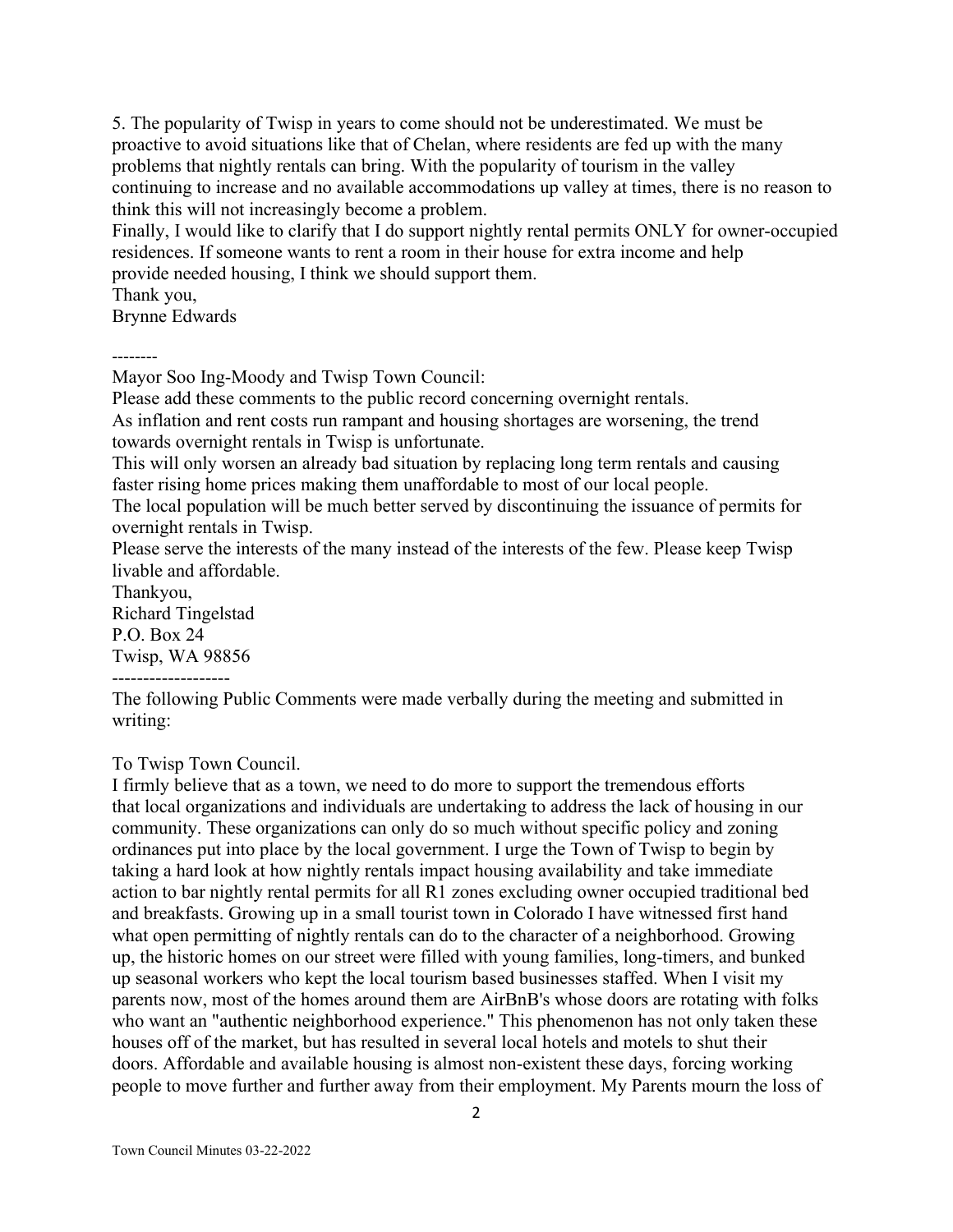their tight knit neighborhood and the community that the former residents built. Twisp has few residential neighborhoods and I worry that the same fate may be in our future if we as a community don't take action immediately.

Thank you for your time,

Morgan Sicilia

-------------------

Good evening, my name is Jerome Thiel. My wife Kim and I purchased the vacant building next door to Twisp Town Hall, at 114 South Glover St., over 23 years ago. And for 23 years, that location has generated property and sales tax plus water and sewer fees for the Town of Twisp. I am commenting tonight to bring attention to the Town's Council and it's citizens, the disregard for personal property and damage to our building that the construction of the new Civic Building has had over the past 10 months. Numerous in person requests, emails, texts and written letters with the contractor and key Twisp officials have mostly failed and critical issues are still ongoing.

With any large construction project, there are bound to be nuisances like noise, dust, parking….etc., but my issues are more persistent, pervasive and damaging in nature. Since I was told this is not a matter for the Council's Agenda and my request for the March 15th Public Works Committee meeting be held in person was ignored, I am using my 3 minutes of public comment to ask the Town to take responsibility for the damages to our building. The attempts to fix a few of these issues have shown minimal effort and very poor-quality standards on behalf of the town's construction company and seemingly they're not held accountable or work reviewed. We are very disappointed and request full and complete resolution! Or we need to know if the Town of Twisp is refusing to accept responsibility and pay for damages. As our roof is now leaking, with every rain the damage becomes worse, so time is of the essence. Jerome Thiel

----

To Mayor Soo Ing-Moody and Twisp Town Council:

Please add these comments to the record of public input concerning overnight rentals in the Town of Twisp:

The Methow Valley, Okanogan County, and many areas nation-wide are experiencing a housing emergency. Adequate shelter and housing is either non-existent or unaffordable for many human beings.

Twisp is no exception. We have homeless individuals, couch-surfers, young people living in unacceptable conditions, and long-time residents and employees being forced to leave the valley for lack of housing. The situation will become worse without intervention. This is not the time to allow overnight rentals to replace long-term rentals nor to cause a rise in

purchase prices of existing homes so that they are unaffordable to our existing population. The leadership of the Town of Twisp has made statements in the past that we are a town that endeavors to serve its residents above all. Let's put our money where our mouths are. The trend toward exalting the God of Tourism over the needs of our residents is disturbing. Please act now by discontinuing the issuance of permits for overnight rentals in the Town of Twisp before more damage can be done. For existing permits, make provision that any ongoing nightly rentals be subject to Conditional Use permits until any existing permits expire. Carte Blanche for this type of land use in Twisp is unnecessary and unacceptable to the residents of our town.

Sincerely yours,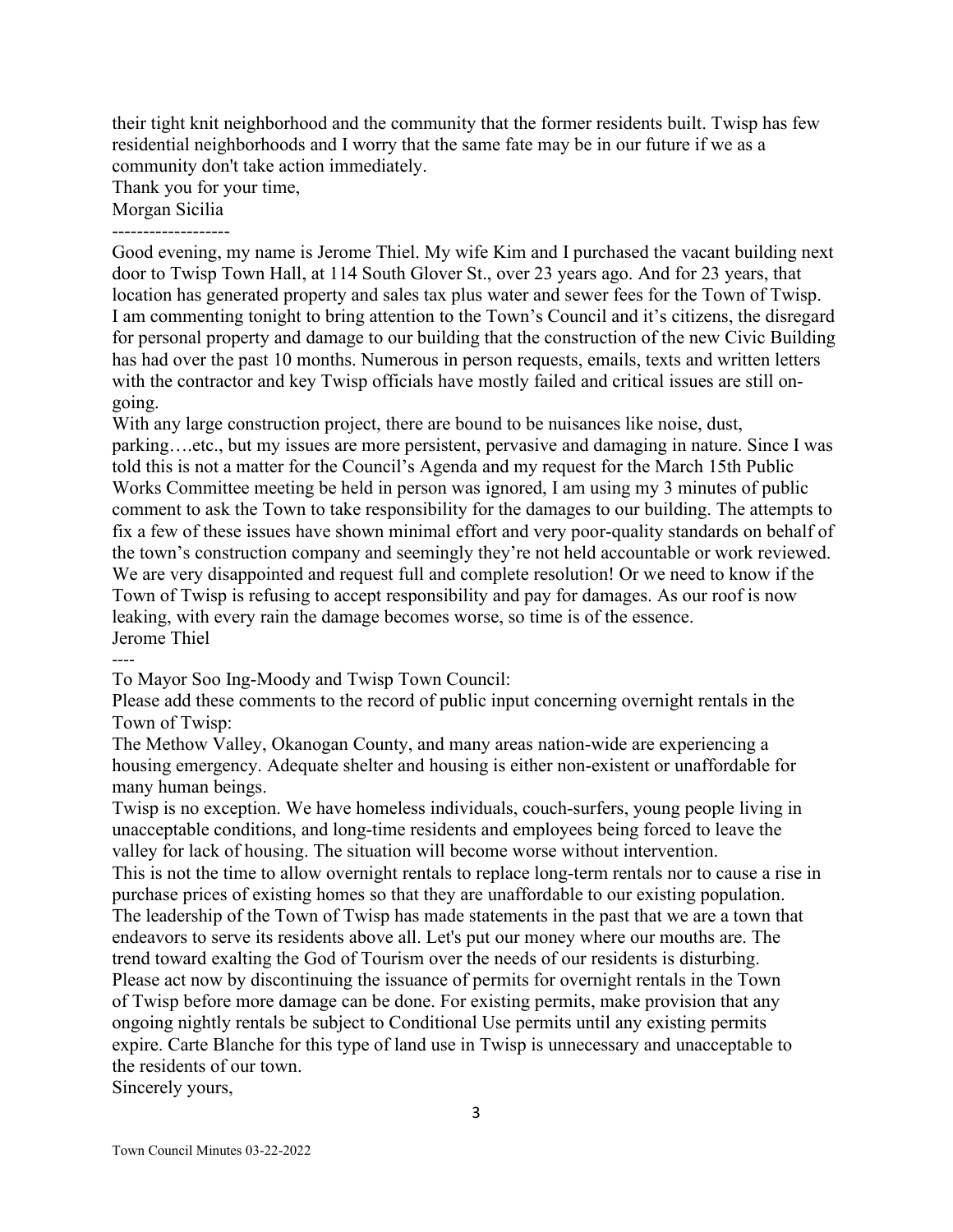Isabelle Spohn

# **Mayor's Report**:

Mayor Ing-Moody shared that multiple projects are currently in the works, with business as usual, and instead of providing a report, due to the many topics on the agenda tonight she would like to give her time to the topics on the agenda tonight.

# **Staff Reports:**

Chief Budrow reported that with the weather changing they are seeing more speeding vehicles in town. He also reported that the new PD vehicle has its stickers on so everyone knows it's the new vehicle.

# **Committee/Commission/Board Reports:**

Council Member Auburn attended the Planning Commission meeting. She said they are working on the Shoreline Master Plan and no public showed up to the workshop. She said they have considered changing the time of the meeting to 4pm instead of 5pm and are thinking of meeting more than once a month. Their next meeting is set for April 28th.

Council Member Easton attended the Twisp Chamber of Commerce meeting. He said the new Twisp tear off map is in the final approval stages and on one side it will be the town side and the other will be the trail side. He said they are also working on their event sponsorship and would like to help businesses put on events. He mentioned that the Sunflower relay is coming up at the end of April and the Art Walk is in May.

Council Member Smith attended the Public Works committee meeting where they discussed the progress on the Civic Building project. They identified needs to be completed before occupancy. They also discussed the upcoming chipping drive on April  $18<sup>th</sup>$  and  $19<sup>th</sup>$ . He also was part of the annexation meeting with the Konrad's where he heard more information on the proposals for what type of housing they are planning. They discussed the Town's constraints such as capacity and water rights. He said overall it was a good discussion and there will be more to come.

Council Member Easton attended the Twisp Economic Revitalization Committee meeting where they discussed the Civic Building Plaza Courtyard, Creative District signage and the Civic Building Ribbon Cutting Ceremony.

Council Member Studen attended the Parks and Recreation meeting where they continue working on the Parks and Rec plan. He said they are going through the process of talking to private property owners and getting permission for access to trails to be part of the plan. He said they will be looking for public comments on the plan at the next meeting. He said there is an upcoming Friends of the Pool Community Forum where they will receive public input on the process of the new pool.

# **Discussion/Action: Tree Board Interview/Appointment – Nick Crimp:**

The Mayor and Council interviewed applicant Nick Crimp for the Tree Board vacancy. He has had a lifelong interest in trees and plants and is interested in serving on the Tree Board.

Council Member Smith moved to appoint Nick Crimp to the Tree Board. Council Member Auburn seconded the motion and it passed unanimously.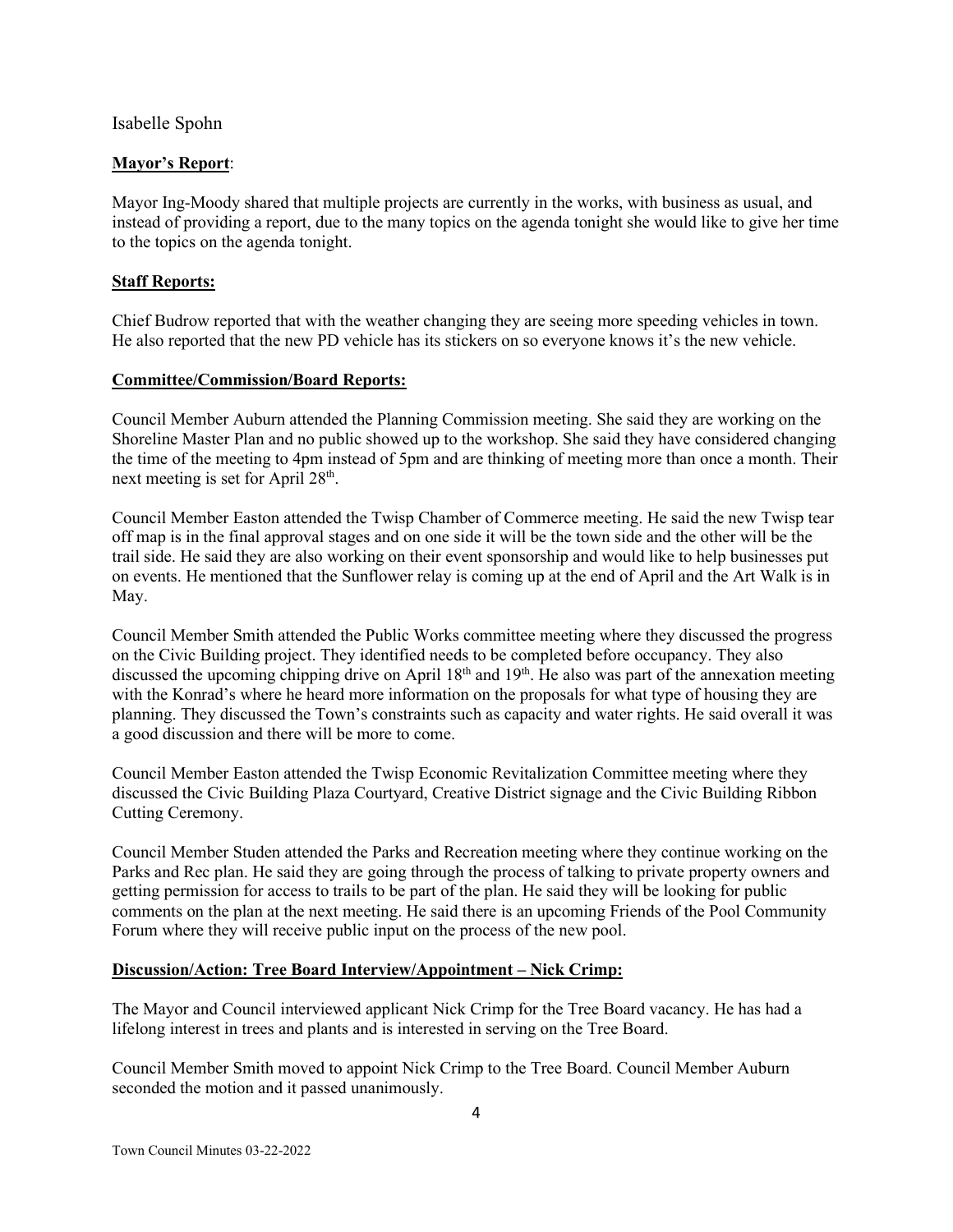# **Discussion/Action: Nightly Rentals:**

Mayor Ing-Moody stated that in the Council Packet are some items that the town uses for the permitting process of an administrative permit which is needed for permitting an overnight rental. She said that the town has received several public comments on the issue of Nightly Rentals and is bringing this topic to the Council to see if they would like to discuss the possibility to prohibit nightly rentals or to put a moratorium on them until there is more time to work on the zoning code. Mayor Ing-Moody clarified that there is currently an application in process, and it would not be subject to any changes to the current code. Planner Danison said that there is a possibility of placing a moratorium on nightly rentals, but it would be best to consult with legal Counsel prior to moving forward with that to ensure it is done properly. After much council discussion the mayor reiterated what the Council wanted to see happen. She said first she will consult with the attorney on the process of placing a moratorium on nightly rentals to allow time for the Planning Commission to work on zoning code changes. She said other considerations that Council would like to review is to only place the moratorium for residential zones, while still allowing for commercial use; allow nightly rentals in owner-occupied premises; requiring more stringent application processes, including reviewing neighborhood impacts. It was discussed that the Town of Winthrop has recently changed their overnight rental code and staff was asked to supply that document in the next packet. This topic will be brought back at a future meeting for further discussion.

# **Discussion/Action: Council Meetings:**

Clerk/Treasurer Kilmer said that he has gone over the options to return to in-person meetings, and he said it is not feasible. He said that he reached out to local businesses to see what meeting equipment was available to use in a rented space and there is not a component that would allow both an in-person meeting while still having a remote meeting, per the requirements. He recommends that the Town wait until we move into the new Civic Building before resuming in-person meetings.

Council Member Smith moved to wait for appropriate technology in the new facility before resuming inperson meetings. Council Member Easton seconded the motion and it passed unanimously.

## **Discussion/Action: Securitas Change Order Proposal for Civic Building Security:**

Director Denham reported that this is an amendment to the contract that includes a 5-year service fee and additional security as needed.

Council Member Smith moved to approve the Securitas change order request as presented. Council Member Caswell seconded the motion and it passed unanimously.

## **Discussion/Action: Securitas Video Security Proposal for Civic Building Security:**

Director Denham said that this is for the video security monitoring for the new building for surveillance inside and outside.

Council Member Smith moved to approve the Securitas Video System Proposal as presented. Council Member Easton seconded the motion and it passed unanimously.

## **Discussion/Action: Department of Ecology Site Rental Agreement – Air Monitoring Equipment:**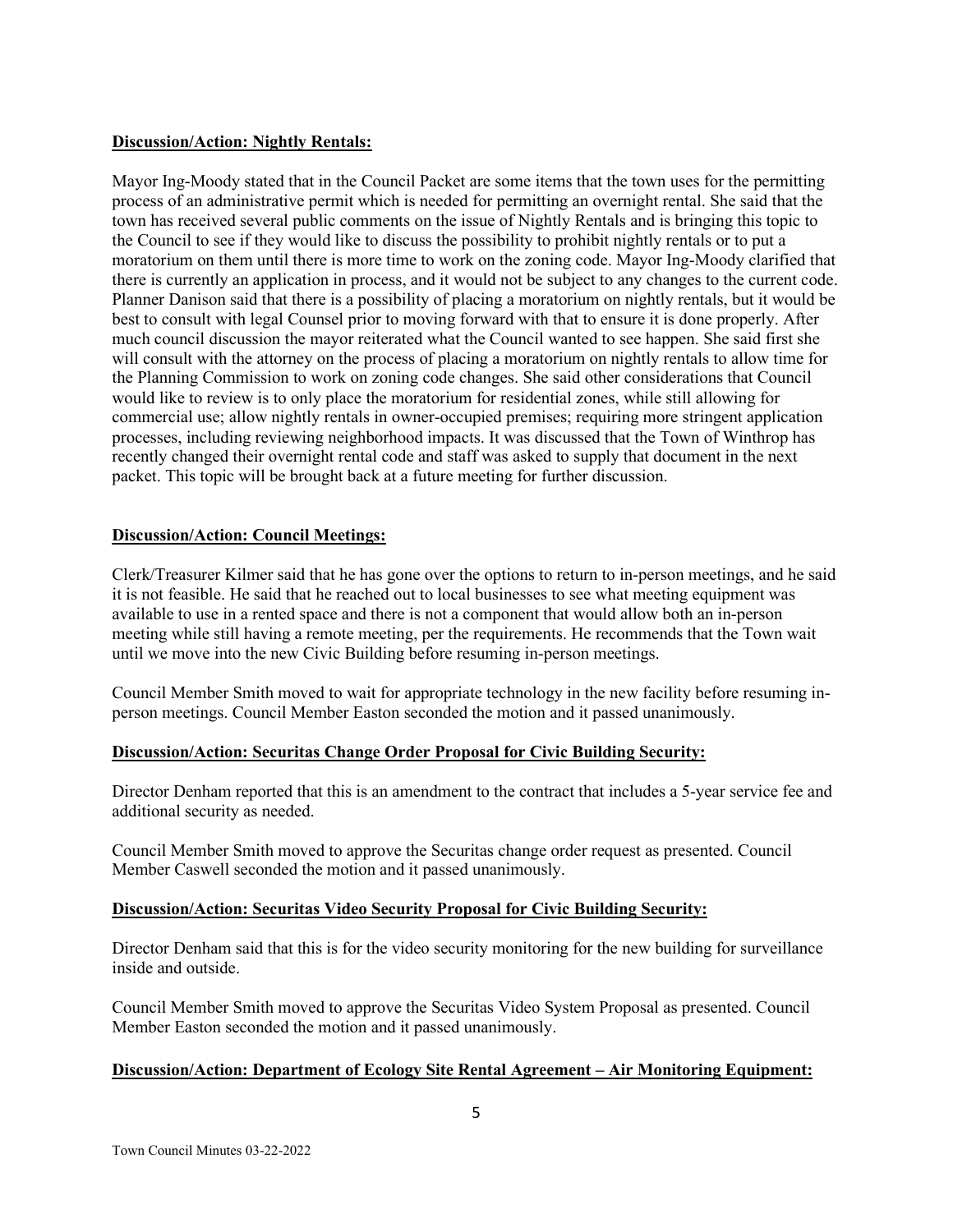Council Member Auburn would like to know if we are able to secure more money for the rental of the town's space for this equipment. Clerk Kilmer will follow up for next year.

Council Member Smith moved to approve the agreement with the Department of Ecology for Air Monitoring Equipment as presented. Council Member Easton seconded the motion and it passed unanimously.

## **Discussion/Action: MWC Draft WRIA 48 Public Water Banking Priorities:**

Mayor Ing-Moody said that the Watershed Council sub committee on water banking met and revised the previous draft version of the priorities. She said she would like council feedback to bring back to Watershed to continue to move forward. Council Member Easton said he would like to remove the out of basin transfer. Mayor Ing-Moody shared that the Watershed Council would like to be involved in future talks regarding waterbanking to enable the Valley's voices be heard. She will bring any updates back at a later date.

#### **Discussion/Action: TwispWorks Professional Services Agreement – PDA Annual Report/Audit:**

Clerk Kilmer said that this is not a contract that is ready to execute at this meeting. He said he would like Council's approval to move forward in formally drawing up the contract. He said that this would complete the Annual Report and the Audit on the PDA. He said that essentially it could take 6-8 hours at \$40 an hour.

Council Member Smith moved to approve drafting a contract with the terms as presented. Council Member Easton seconded the motion and it passed unanimously.

#### **Consent Agenda:**

- Accounts Payable/Payroll
- $\bullet$  Minutes  $3/8/22$

Vouchers audited and certified by the auditing officer as required by RCW 42.24.080, and those expense reimbursement claims certified as required by RCW 42.24.090, have been recorded on a listing, which has been made available to the Town Council. The following voucher/checks are approved for payment by a majority vote on this 22<sup>nd</sup> day of March 2022.

| <b>Accounts Pavable</b> | EFT# 36379-36404  | 36766.07 | 3/22/22 |
|-------------------------|-------------------|----------|---------|
| <b>Accounts Payable</b> | Warrant# 786-787  | 3166.83  | 3/22/22 |
| Payroll                 | EFT# 736-743, 750 | 10672.79 | 3/15/22 |

Council Member Smith moved to approve the consent agenda as presented. The motion was seconded by Council Member Studen and passed unanimously.

#### **Adjournment:**

There being no further business to come before the Council, Mayor Ing – Moody adjourned the meeting at 7:29pm.

## **APPROVED:**